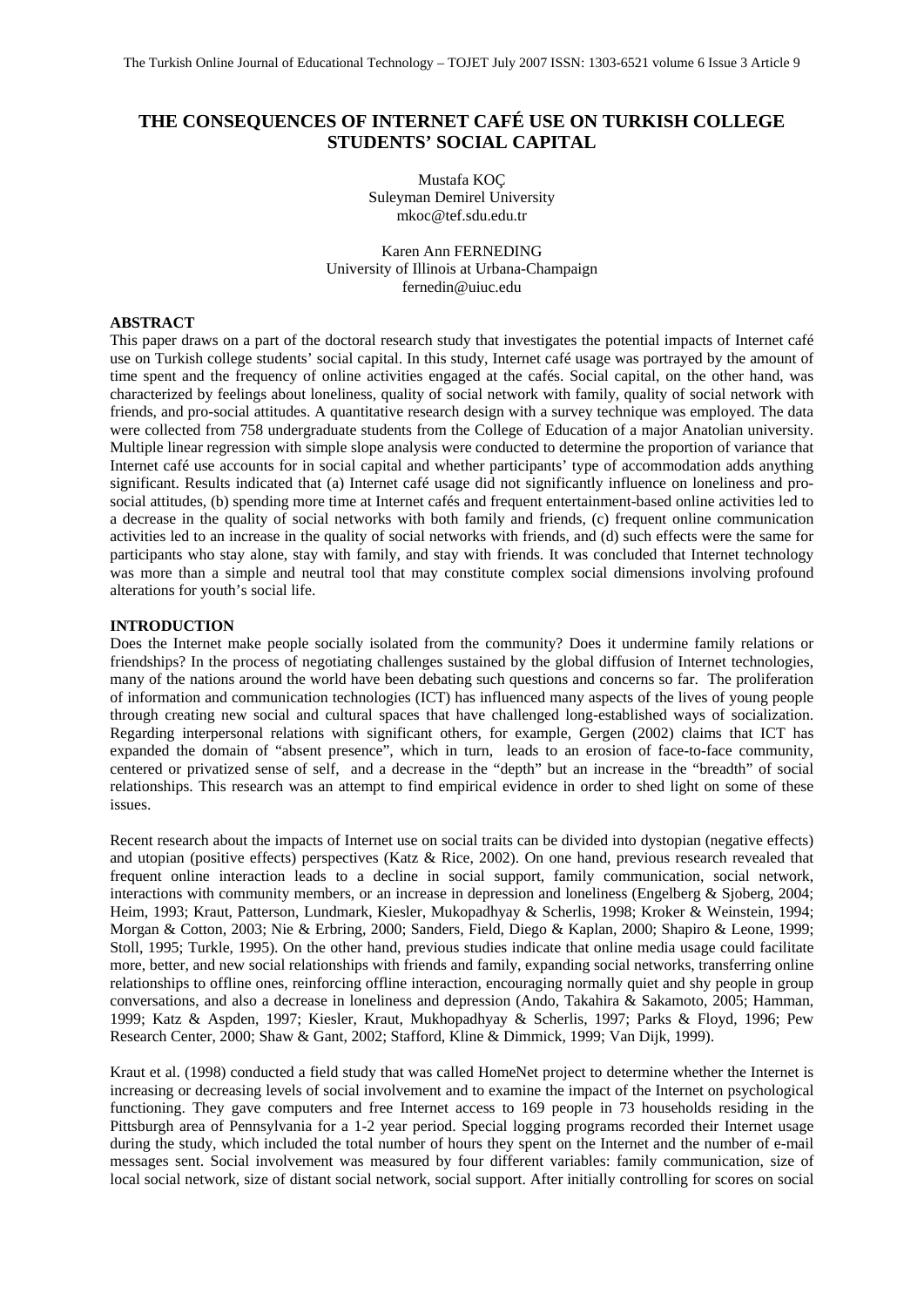involvement and psychological well-being, the results indicated that increased Internet use was associated with the following: declines in participant's communication with family members, declines in the size of their social network, and elevated levels of depression and loneliness. Participants reported keeping up with fewer friends, spending less time with their families and experiencing more daily life stress. One of the most compelling findings was that these effects were the most pronounced among the teenage participants. More recently, researchers have discovered a significant relationship between self-reported Internet use and psychological variables such as loneliness, depression, and self-esteem (Amstrong, Philips & Saling, 2000; Moody, 2001; Morahan-Martin, 1999; Morahan-Martin & Schumacher, 2000).

Nie and Erbring (2000) were among the most recent researchers to hypothesize that the Internet would transform society into individuals glued to computer screens with impersonal human contact. Drawing from a representative national sample of 2,689 households in the USA, they found that people who spent ten or more hours per week on the Internet substantially cut down on the amount of time spent conserving with friends and family, both in person and by phone. Sanders et al. (2000) further investigated the link between Internet use and depression and social isolation among adolescents. Informants for this study were 89 high school seniors comprised of 37 males and 52 females. Level of Internet use was assessed by asking how many hours per day they spend of the Internet. Those who selected less than one hour a day were classified as low users and others who selected more than two hours a day were categorized as high users. The results showed that low Internet users had significantly better relationships with their mothers and peers than high users.

In contrast to dystopian perspective reviewed above, other studies argued that Internet use has had important positive social impacts on people, communities and society at large by generating improved social interactions, particularly when the individual is constrained by geography, illness or stigma of some sort (Hampton & Wellman, 2001; McKenna & Bargh, 2000; McKenna, Green & Gleason, 2002). Rice (1987) stated that fundamental aspects of social groups and communities could be supported and extended through online communities. The main point related in these arguments is that using the Internet augments involvement in existing communities by offering new social spaces for communication (Katz & Aspden, 1997), which complements and strengthens offline interactions. This indicates that maintaining interpersonal relationships is an important reason that individuals use the Internet. For example, Stafford, Kline and Dimmick (1999) found that people use the Internet to satisfy important social interactions and needs related to communication with family, friends and the world, since it is much less expensive, quicker, simpler and more convenient that other communication devices. Similarly, Pew Research Center (2000) reported that communication via the Internet helped users improve their key social relations and expand their social networks. The study also found that the surveyed users included fewer social isolates, had a greater number of recent social contacts and more access to social support than nonusers.

With the notion of seeing the Internet as a window unto the world, and in the face of low levels of computer ownership and Internet access from home, the emergence of Internet café phenomena was born in the early 1990s when the first Internet café, Cyberia, opened in London. Eventually, the phenomenon has spread out to all over the world from city centers to small villages. In Turkey, they play an important role in Internet usage rate and mostly cater to teenagers especially high school and college students. Approximately forty-two percent of the Internet access in Turkey is provided by independent Internet cafés (Andic, 2003). They have become popular social outlets for Turkish youth to hang out and access to the Internet. On the other hand, the rapid increase in the use of these places in Turkish society has particularly raised concern about social and psychological development of Turkish youth. It has recently been complained that youngsters visit Internet cafés not for educational or informational purposes but rather to access violent-oriented electronic games, pornographic and separatist materials which assumed to undermine their moral values and social inclusion with the community (Andic, 2003; Haberturk, 2005; Yesil, 2003). In fact, the Internet has become a particularly threatening medium for some officials, prompting the government to establish regulations governing Internet cafés.

Much of the existing research on Internet cafés and social consequences of the Internet usage has been conducted in Western societies where ICT has been more widely diffused and reached a deeper level of adoption within the society. Therefore, inspired from concerns and issues mentioned above, this study attempted to investigate such phenomena in a culturally and socially distinct country in which the reactions to technology diffusion may likely be unique to a specific cultural context. The purpose of the study was to examine the potential impacts of Internet café use on Turkish youth's social development. The following research question was formulated to drive the research in accordance to the purpose of the study: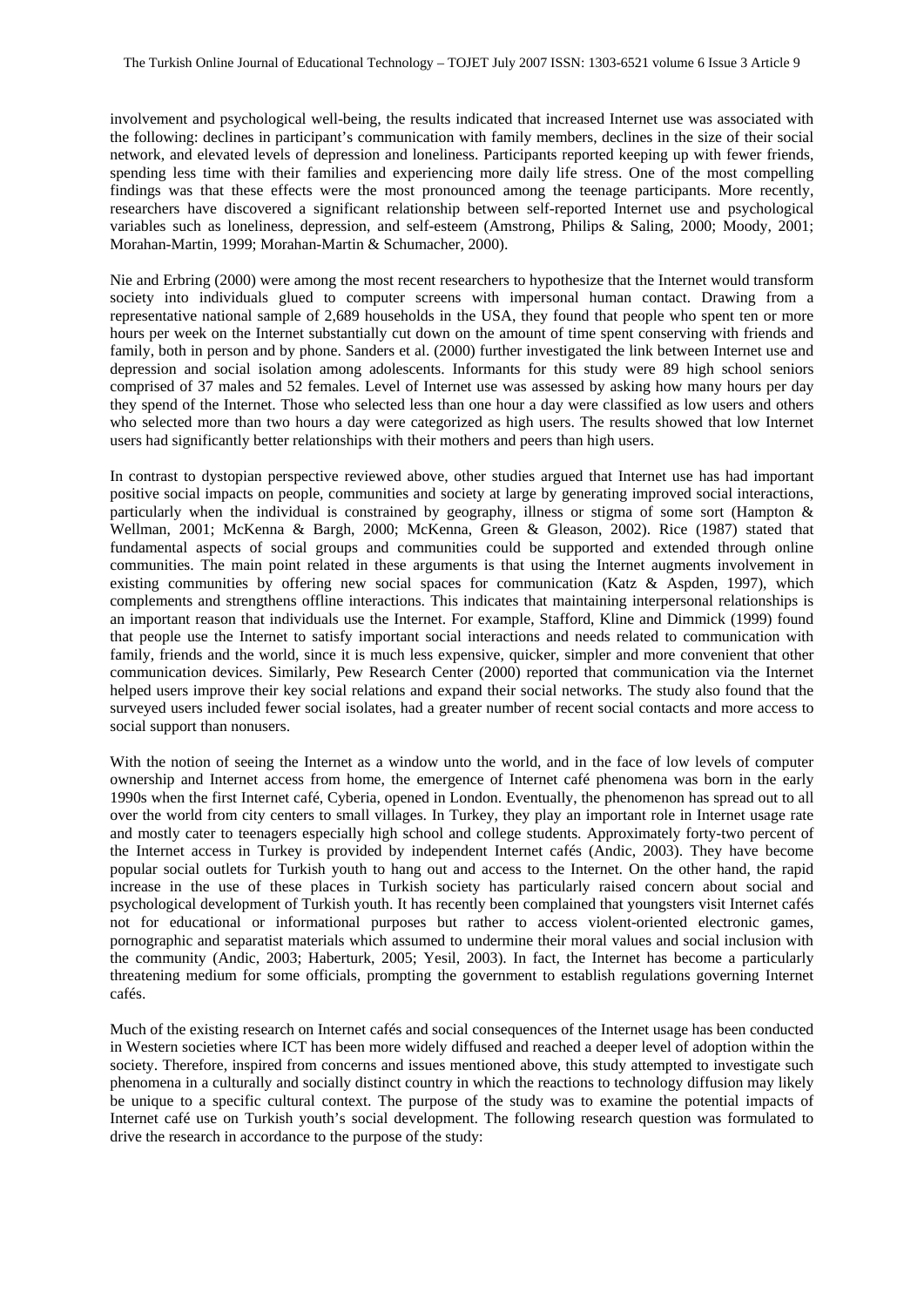To what extent does Internet café usage impact Turkish youth's social capital with regards to (a) loneliness, (b) social network with family, (c) social network with friends and (d) pro-social attitudes (social involvement with others in the community)? and Does this effect differ across their accommodation type (whether stay alone or with family or with friends)?

## **RESEARCH METHODOLOGY**

A quantitative research design was adopted by employing a survey technique. The study took place in one of the biggest cities in Turkey. By using convenience and purposeful sampling methods, participants were recruited from the population of undergraduate students attending the College of Education of a major Anatolian university. The questionnaire was delivered to 1050 college students whose ages ranged from 17 to 23. A total of 805 surveys were returned for a 76.7% response rate. The number of usable responses was 758 with a 72.2% net response rate. Of these, 45% were male and 55% were female students. There was a balanced distribution in the number of participants from each academic department except for Art Education which has a small proportion of students compared to others in the population as well. Frequency analysis indicated the following percentages: 142 (19%) Science Education; 131 (17%) Mathematics Education; 131 (17%) Social Studies Education; 154 (20%) Elementary Education; 150 (20%) Foreign Language Education and 50 (7%) Art Education. Participants from science, mathematics and social studies education were composed of both elementary and secondary level education. In terms of their status in the college at the time of this study, 289 (38%) were freshman, 126 (17%) were sophomore, 275 (36%) were junior and 68 (9%) were senior students. The demographic summary of the sample is given in Table 1.

*Table 1. Frequency and Percentage Distributions for Demographics* 

| adie 1:11 requency and 1 creeninge Distributions for Benio gruphics<br>Demographic | Frequency | Percentage (%) |
|------------------------------------------------------------------------------------|-----------|----------------|
| Gender                                                                             |           |                |
| Female                                                                             | 416       | 55             |
| Male                                                                               | 342       | 45             |
| Age <sup>a</sup>                                                                   |           |                |
| Under 20                                                                           | 334       | 44             |
| 20 and above                                                                       | 424       | 56             |
| Major                                                                              |           |                |
| <b>Science Education</b>                                                           | 142       | 19             |
| <b>Mathematics Education</b>                                                       | 131       | 17             |
| Social Studies Education                                                           | 131       | 17             |
| <b>Elementary Education</b>                                                        | 154       | 20             |
| Foreign Language Education                                                         | 150       | 20             |
| <b>Art Education</b>                                                               | 50        | $\overline{7}$ |
| Years in the school                                                                |           |                |
| Freshman                                                                           | 289       | 38             |
| Sophomore                                                                          | 126       | 17             |
| Junior                                                                             | 275       | 36             |
| Senior                                                                             | 68        | 9              |
| Type of accommodation                                                              |           |                |
| Stay alone                                                                         | 18        | $\overline{2}$ |
| Stay with family                                                                   | 239       | 32             |
| Stay with friends                                                                  | 501       | 66             |

*Note. <sup>a</sup> Participants' age ranged from 17 to 23 with a mean age of 19.77.* 

Data collection was carried out in January and February 2006. A paper-and-pencil type questionnaire was developed as a main data collection tool. The first set of questions was designed to gather demographic/background information of the participants as well as informants' Internet café usage. The remainder of the survey includes questions about social capital. This part of the survey was developed by incorporating several scales that have been widely used in the literature and several items adapted from other surveys with established reliability and construct validity.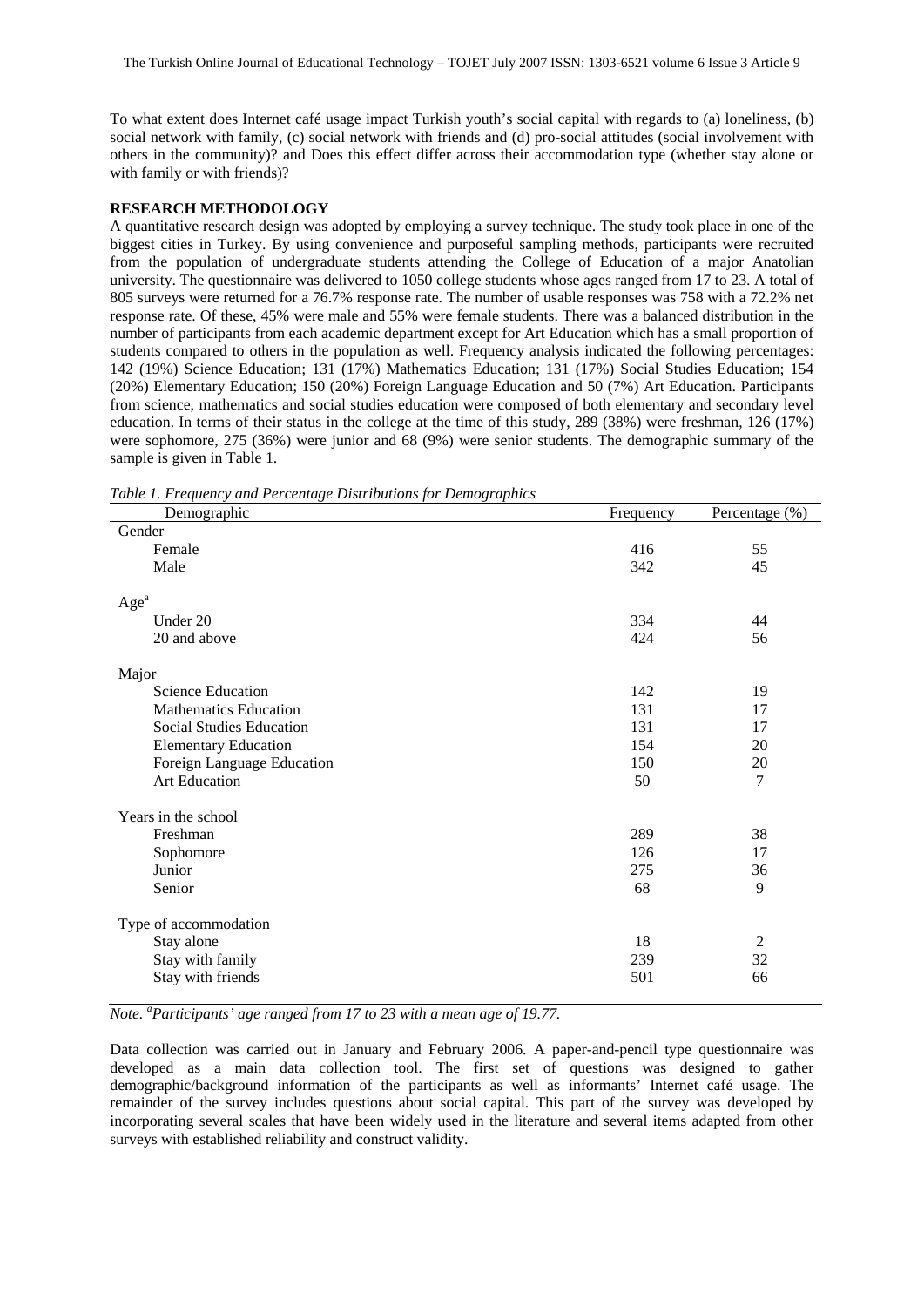Internet café usage was measured by the amount of time spent and the frequency of patterns of activities engaged at the cafes. The former was one of the main independent (exploratory) variables in the study, which referred to the total relative amount of time subjects usually spend in Internet cafés per week. It was operationalized along an open-ended question and coded as minutes. The latter, patterns of activities, referred to a set of four independent variables referring to the frequency of various activities participants engage in while visiting Internet cafés. Types of Internet use have previously been divided into four broad areas in the literature: searching for information, communication, entertainment, and commercial activities (Korgaonkar & Wolin, 1999; Kraut et. al, 1998). Similarly, a total of 13 items related to Internet activities were developed for the purpose of this study and participants were asked to indicate how often they do such activities in Internet cafés on a 5-point ordinal scale ranging from "1" representing "never" to "5" representing "very often". Based on the results of a principal component analysis with varimax rotation, four main patterns of activities were extracted as follows: (a) *educational and informational use* (research for class assignments, read about news and current events, and gathering general information about hobbies, medical, etc.), (b) *communication use* (sending and receiving e-mails, online chat, and participating in forums and discussion boards), (c) *entertainment use* (playing games, surfing for fun, listening to music, watching movies) and (d) *business use* (online shopping, online banking and paying bills). Each of these served as a separate independent variable in the study.

Social capital in this study was characterized and measured by four dependent variables: Participants' feelings about loneliness, quality of social network with family, quality of social network with friends, and pro-social attitudes. The variable of "loneliness" referred to participants' subjective feelings of loneliness or social isolation, and was measured through the short format of the revised UCLA Loneliness Scale Version 3 (Russell, 1996). The scale consists of ten 4-point Likert-type items (never  $= 1$ , rarely  $= 2$ , sometimes  $= 3$ , and always  $= 4$ ) and asks participants to indicate how often they feel particular feelings that represent a unidimensional measure of social and emotional aspects of loneliness. A composite variable was formed by summing up the scores of ten items for each participant. The variables of "social network with family" and "social network with friends" referred to the quality of participants' social relationships with their family and friends respectively. To measure these variables, the first part of the social development scale was adapted from The Pupils Survey (De Haan & Huysmans, 2004), which was originally developed to assess the relationship of IT/Media use and psychological development among Dutch youth. The scale had several positive and negative statements about relationship with parents and friends on a 5-point Likert-type scale (1 = Strongly Disagree and 5 = Strongly Agree). A composite variable was generated by calculating the mean scores of related statements for each of these variables.

SPSS 10 statistical software package was used for data analysis purposes. Multiple linear regression with simple slope analysis were performed to determine to what extent the dependent variable (e.g. loneliness, social network with family, etc.) could be predicted from the linear combinations of the independent variables (time spent at Internet cafés, and patterns of activities) and whether the magnitude of this prediction was the same for every level of a moderator variable. For the purpose of this study, "type of accommodation" served as a moderator variable. Since it was a categorical variable with three subgroups (stay alone, stay with family and stay with friends), the data were effect coded by creating two vectors. "Stay with friends" group was assigned "1" in the first vector while "stay with family" group was assigned "1" in the second" one. "Stay alone" group was assigned "-1" in both vectors.

#### **RESULTS**

Participants' loneliness scores ranged from 10 to 35 with a mean score of 15.91 (SD = 4.43). The higher the score is, the stronger a person feels isolation. Table 2 below demonstrates the regression analysis results for predicting "loneliness" based on internet café usage variables. The results in step 1 showed that the variables taken together explained around 1% of the variance in loneliness. This finding is not statistically significant and the model had a very poor fit  $\{F(5,752) = 1.85, p = .10\}$ , suggesting that none of the independent variables related to Internet café usage had a significant effect on the dependent variable of loneliness. Therefore, further analysis for testing homogeneity of slopes across type of accommodation was terminated as the result was neither statistically significant nor substantively meaningful.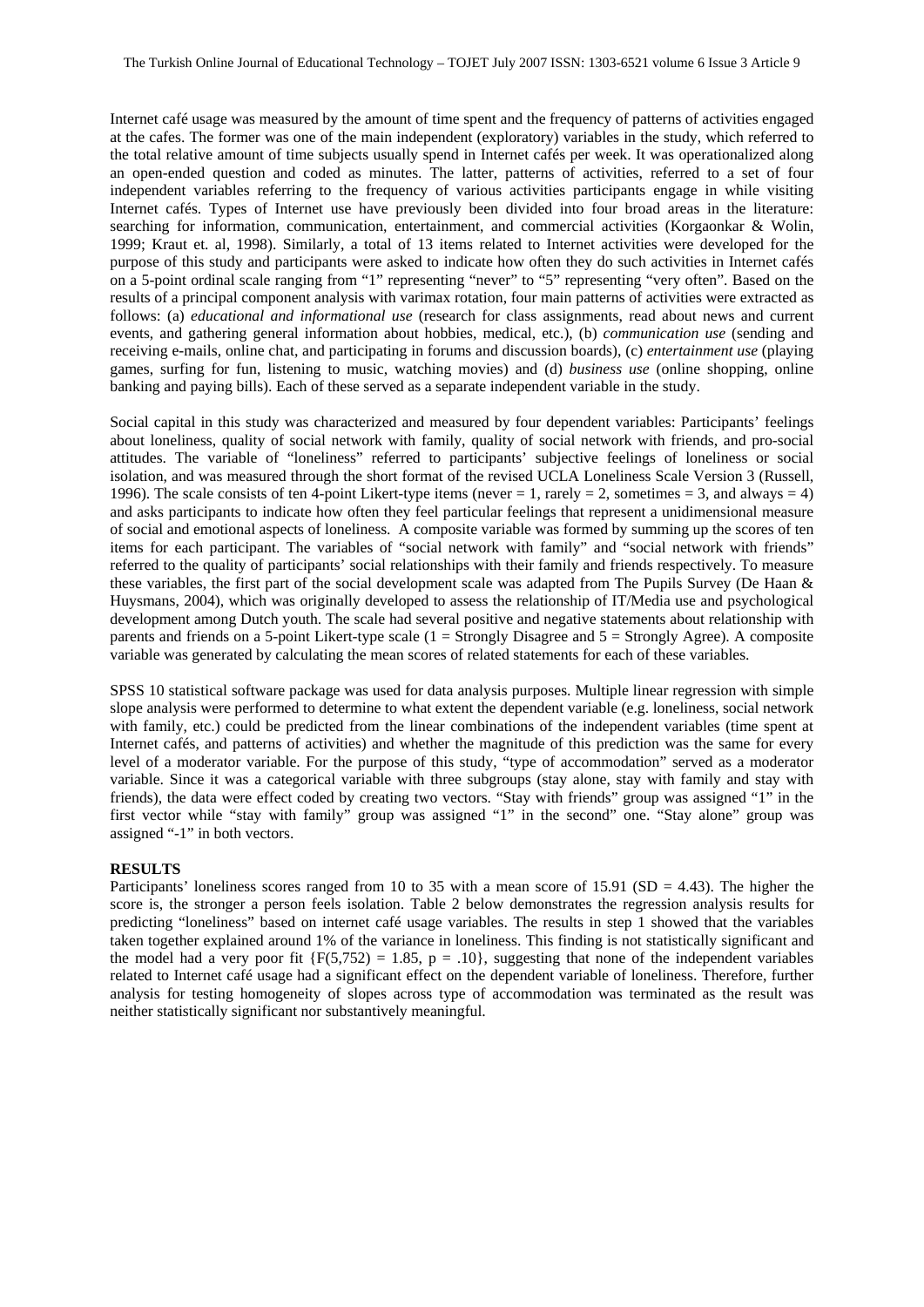| Variable                            |         | SE B |          |
|-------------------------------------|---------|------|----------|
| Step 1                              |         |      |          |
| Time spent at Internet cafés        | .015    | .028 | .022     |
| Educational and informational usage | $-.433$ | .185 | $-.091*$ |
| Communicational usage               | $-.269$ | .188 | $-.061$  |
| Entertainment usage                 | .323    | .196 | .068     |
| Business usage                      | $-.042$ | .350 | $-.004$  |

*Table 2. Summary of Regression Analysis of Loneliness on Internet Café Usage* 

*Note.*  $R^2 = .012$  *for Step 1 (p = .10). \* p < .05.* 

Descriptive statistical analysis for the dependent variable of "social network with family" showed that respondents had a mean score of  $4.08$  (SD = .73) but the actual score ranged from 1 to 5. Higher scores indicate better relationship with family. In order to examine the association between Internet café usage and the quality of social network with family, the amount of time spent and patterns of activities were entered into the regression analysis predicting the quality of social inclusion with family. As shown in the first step in Table 3, only time spent at the Internet cafés (t = 4.36, p = .00) and the frequency of entertainment usage (t = 3.20, p = .00) had a significant impact on the quality of social network with family. Henceforth, for one unit increase in the amount of time spent and the frequency of entertainment-based usage at Internet cafés, the subjects' quality of social relationship with their family decreased by a .020 and .101 unit respectively. The overall regression accounted for about 5% of the variance in social network with family and this finding was significant {F(5,752) = 8.48, p = .00}.

Two effect coded vectors representing the moderator variable of accommodation was entered into the second step followed by the product vectors by each independent variable in the third step to test the homogeneity of regression coefficients across the condition of whether participants stay alone, with their parents or with friends. The results in the third step in Table 3 revealed that the additional proportion of variance related to product vectors was .017 and was not statistically significant {F(10,740) = 1.39, p = .18}. The increment variance due to type of accommodation in the second step was also not significant  $\{\overline{\Delta R^2} = .004, F(2,750) = 1.62, p = .20\}$ . Therefore, both slopes (regression coefficients) and intercepts in the linear regression equations are homogenous for each level of the moderator variable. Then, it can be concluded that the effects of time spent at Internet cafés and the frequency of entertainment usage, which were found to be significant in the first step, are the same for participants staying alone, with family, or with friends.

| Variable                        | B       | SE B | ß         |
|---------------------------------|---------|------|-----------|
| Step 1                          |         |      |           |
| Time spent at Internet cafés    | $-.020$ | .005 | $-.179**$ |
| Educational/informational usage | .053    | .030 | .067      |
| Communicational usage           | .023    | .031 | .031      |
| Entertainment usage             | $-.101$ | .032 | $-.130**$ |
| Business usage                  | $-.012$ | .057 | $-.008$   |
| Step 2                          |         |      |           |
| Time spent at Internet cafés    | $-.021$ | .005 | $-186**$  |
| Educational/informational usage | .054    | .030 | .069      |
| Communicational usage           | .021    | .030 | .029      |
| Entertainment usage             | $-.101$ | .032 | $-129**$  |
| Business usage                  | $-.006$ | .057 | $-.004$   |
| Accommodation 1                 | .106    | .062 | .076      |
| Accommodation 2                 | .035    | .006 | .024      |
| Step 3                          |         |      |           |
| Time spent at Internet cafés    | $-.021$ | .014 | $-.188$   |
| Educational/informational usage | .162    | .088 | .205      |
| Communicational usage           | .122    | .073 | .167      |
| Entertainment usage             | $-.100$ | .074 | $-129$    |
| Business usage                  | $-.161$ | .086 | $-.104$   |
| Accommodation 1                 | .461    | .293 | .332      |
| Accommodation 2                 | .578    | .298 | .397      |

*Table 3. Summary of Regression Analysis of Social Network With Family on Internet Café Usage Moderated by Type of Accommodation*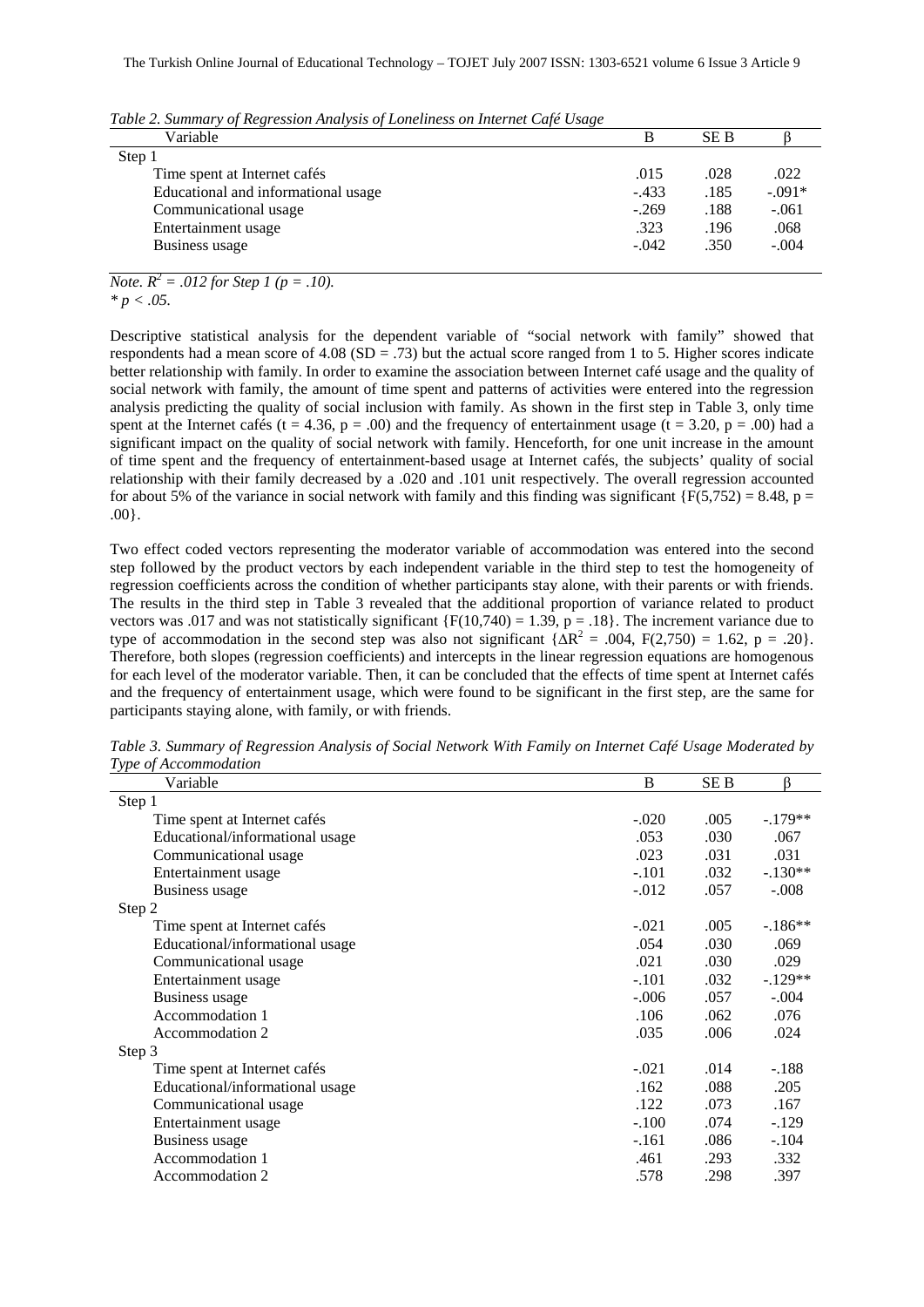| Time spent at Internet cafés X Accommodation 1    | .001    | .014 | .012    |
|---------------------------------------------------|---------|------|---------|
| Time spent at Internet cafés X Accommodation 2    | $-.002$ | .015 | $-.014$ |
| Educational/informational usage X Accommodation 1 | $-122$  | .091 | $-.295$ |
| Educational/informational usage X Accommodation 2 | $-.099$ | .093 | $-.211$ |
| Communicational usage X Accommodation 1           | $-.095$ | .076 | $-.197$ |
| Communicational usage X Accommodation 2           | $-.136$ | .079 | $-.241$ |
| Entertainment usage X Accommodation 1             | $-.021$ | .077 | $-.042$ |
| Entertainment usage X Accommodation 2             | .040    | .081 | .068    |
| Business usage X Accommodation 1                  | .262    | .096 | $.266*$ |
| Business usage X Accommodation 2                  | .034    | .103 | .032    |
|                                                   |         |      |         |

*Note.*  $R^2 = .053$  for Step 1 (p = .00);  $\Delta R^2 = .004$  for Step 2 (p = .20);  $\Delta R^2 = .017$  for Step 3 (p = .18). *\* p < .05. \*\* p < .01.* 

As far as the impact of Internet café usage on the quality of social relations with friends was concerned, a separate regression analysis was conducted and its results were given in Table 4. Participants' scores for this dependent variable ranged from 1.13 to 5 with a mean score of 3.96 (SD = .69). Higher scores indicate better relationship with friends. The overall regression model in the first step accounted for about 11% of the variance in social networks with friends  ${F(5,752) = 17.42, p = .00}$ . Further examination of the coefficients in the first step revealed that the amount of time spent (t = 2.84, p = .00), the frequency of communicational (t = 2.32, p = .02), and entertainment based usage ( $t = 7.78$ ,  $p = .00$ ) had a significant effect on participants' social relations with their friends. While one unit increase in the amount of time spent and the frequency of entertainment usage at the Internet cafés was associated with a .012 and .228 unit decrease respectively, a one unit increase in the frequency of communicational usage resulted in a .066 unit increase in the quality of social relations with friends.

Regarding slope differences across type of accommodation, the findings in the third and second steps in Table 4 indicated that the additional proportion of variance explained by product vectors in the third step was .019 and was not statistically significant  ${F(10,740) = 1.64, p = .09}$ , and neither was the incremented variance due to type of accommodation in the second step  $\{\Delta R^2 = 0.00, F(2,750) = 0.06, p = 0.94\}$ . Therefore, neither slopes nor intercepts differ significantly. These results suggest that the effects of time spent at the Internet cafés and the frequency of communicational, and entertainment oriented usage, which were found to be significant in the first step, are the same for the participants staying alone, with their family, or with their friends.

| Variable                                       | B       | SE B | ß         |
|------------------------------------------------|---------|------|-----------|
| Step 1                                         |         |      |           |
| Time spent at Internet cafés                   | $-.012$ | .004 | $-.113**$ |
| Educational/informational usage                | .022    | .028 | .030      |
| Communicational usage                          | .066    | .028 | $.094*$   |
| Entertainment usage                            | $-.228$ | .029 | $-.307**$ |
| <b>Business</b> usage                          | .025    | .052 | .017      |
| Step2                                          |         |      |           |
| Time spent at Internet cafés                   | $-.012$ | .004 | $-113*$   |
| Educational/informational usage                | .023    | .028 | .031      |
| Communicational usage                          | .065    | .028 | .094*     |
| Entertainment usage                            | $-.228$ | .029 | $-.307**$ |
| Business usage                                 | .026    | .053 | .018      |
| Accommodation 1                                | .018    | .058 | .014      |
| Accommodation 2                                | .018    | .061 | .013      |
| Step 3                                         |         |      |           |
| Time spent at Internet cafés                   | $-010$  | .013 | $-.091$   |
| Educational/informational usage                | .108    | .082 | .145      |
| Communicational usage                          | .097    | .067 | .140      |
| Entertainment usage                            | $-.250$ | .069 | $-.337**$ |
| Business usage                                 | $-.096$ | .080 | $-.066$   |
| Accommodation 1                                | $-.029$ | .271 | .022      |
| Accommodation 2                                | .578    | .276 | $.418*$   |
| Time spent at Internet cafés X Accommodation 1 | $-.003$ | .013 | $-.036$   |

*Table 4. Summary of Regression Analysis of Social Network With Friends on Internet Café Usage Moderated by Type of Accommodation*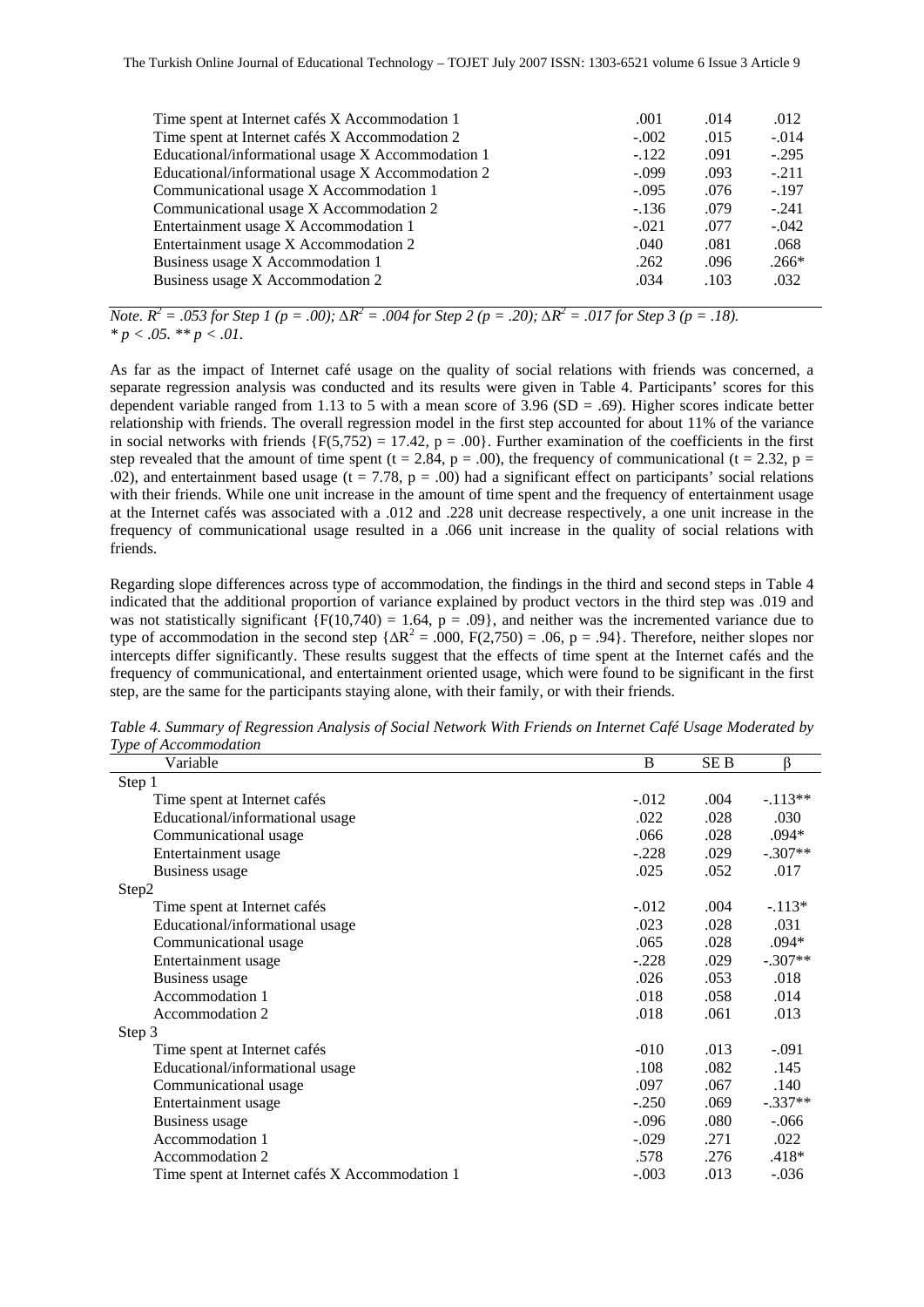| Time spent at Internet cafés X Accommodation 2    | $-.002$ | .013 | $-.016$  |
|---------------------------------------------------|---------|------|----------|
| Educational/informational usage X Accommodation 1 | $-.066$ | .084 | $-.167$  |
| Educational/informational usage X Accommodation 2 | $-.128$ | .086 | $-.288$  |
| Communicational usage X Accommodation 1           | $-.030$ | .070 | $-.066$  |
| Communicational usage X Accommodation 2           | $-.023$ | .073 | $-.044$  |
| Entertainment usage X Accommodation 1             | .037    | .072 | .076     |
| Entertainment usage X Accommodation 2             | $-.003$ | .075 | $-.006$  |
| Business usage X Accommodation 1                  | .251    | .089 | $.269**$ |
| Business usage X Accommodation 2                  | $-.058$ | .095 | $-.057$  |
|                                                   |         |      |          |

*Note.*  $R^2 = .105$  for Step 1 (p = .00);  $\Delta R^2 = .000$  for Step 2 (p = .94);  $\Delta R^2 = .019$  for Step 3 (p = .09). *\* p < .05. \*\* p < .01.* 

The final part of the research study sought to investigate the relationship between Internet café usage and prosocial attitudes and whether it differs by type of accommodation. Descriptive statistical analysis for this dependent variable indicated that respondents had a mean score of  $13.73$  (SD = 1.72) but the actual score ranged from 6 to 15. The higher the score is, the better attitudes a person has regarding involvement or being in touch with others in the community. As shown in Table 5, the  $R^2$  of the model was .010, indicating that approximately 1% of the variation of pro-social attitudes could be explained by the independent variables combined. The insignificant F-ratio  ${F(5, 752) = 1.46, p = .20}$  revealed that the overall goodness of fit of the regression model for this data was not satisfactory. This result suggests that Internet café usage does not seem to significantly influence participants' pro-social attitudes. Therefore, the further testing for slope differences across type of accommodation was terminated.

*Table 5. Summary of Regression Analysis of Pro-Social Attitudes on Internet Café Usage* 

| Variable                        | В       | SE B |         |
|---------------------------------|---------|------|---------|
| Step 1                          |         |      |         |
| Time spent at Internet cafés    | .018    | .011 | .068    |
| Educational/informational usage | .114    | .072 | .062    |
| Communicational usage           | $-.031$ | .073 | $-.018$ |
| Entertainment usage             | $-.120$ | .076 | $-.065$ |
| Business usage                  | $-.071$ | .136 | $-.019$ |

*Note.*  $R^2 = .010$  for Step 1 (p = .20).

## **DISCUSSION AND CONCLUSION**

The present study produced somewhat complex and varied results with regards to the polarized discussion (utopian versus dystopian) about the social consequences of online interaction in previous research mentioned at the beginning of this paper. It revealed mixed evidence and thus supported both sides of the argument. However, the results did not favor either perspective in terms of generating neutral effects. It is important to note that there are a few differences between previous research and the present study. Previous research conceptualized online interaction in two different ways. While some used the number of hours spent on the Internet as an indicator of online interaction, others simply employed a binary opposition to Internet use (user versus nonuser). However, both characterizations might not be adequate because they ignore what kinds of activities individuals practice on the Internet. Therefore, online interaction in this study was characterized by not only the amount of time spent at Internet cafés but also the frequency of patterns of online activities engaged in these places (educational/informational, communicational, entertainment, and business usage) to further analyze whether the social consequences of online interaction depend on what users actually do online. Furthermore, previous studies generally used the amount of time spent with family members and close friends to characterize social involvement with family and with friends respectively. This study, however, operationalized these indicators by directly asking questions about the quality of relationships with family and friends.

The multiple regression analyses on Internet café usage explained an insignificant proportion of variance in loneliness. Therefore, consistent with the findings of previous research (Donchi & Moore, 2004; Subrahmanyam, 2003), in this study, the amount of time spent at Internet cafés and the frequency of patterns of activities performed online did not influence feelings of loneliness. In other words, Internet café usage did not lead to either an increase or a decrease in loneliness. Hence, this result is contradictory to both perspectives (utopian and dystopian) mentioned above. A similar result (neutral effect) was indicated in the regression of pro-social attitudes on Internet café usage. Neither the amount of time spent, nor the frequency of patterns of activities, influenced pro-social attitudes. This suggests that Internet café usage does not lead to weak or strong attitudes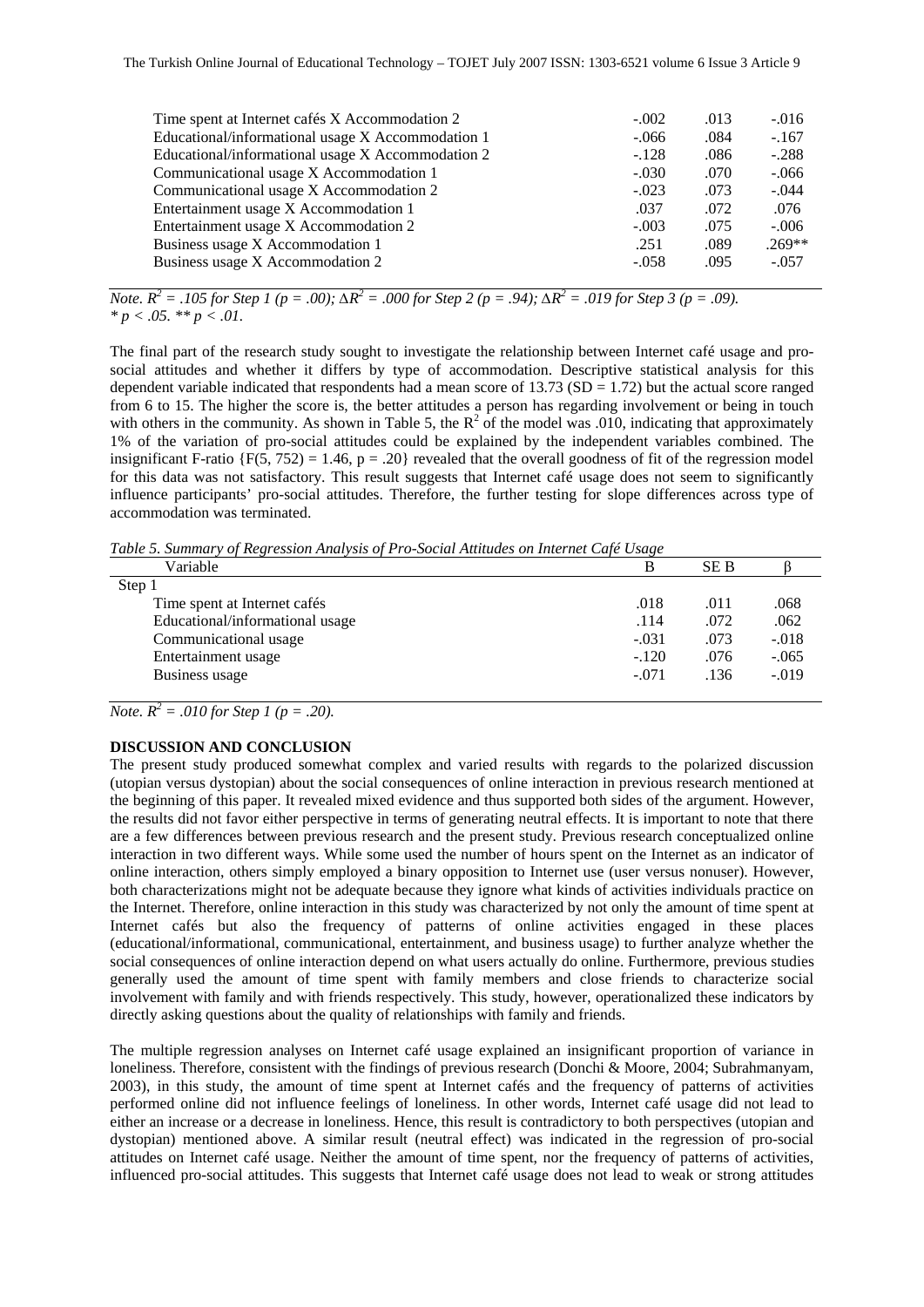toward a sense of belonging, contributing to a community, and helping others in the community. This result contradicts previous research which reports that Internet users express more positive pro-social attitudes than nonusers (Cole & Robinson, 2002; Liang & Wei, 2002), or that frequent Internet use is associated with less prosocial attitudes (Mesch, 2001).

Negative consequences of Internet use on loneliness in previous research has been explained by the theoretical assumption that Internet use displaces time spent for social activities, which in turn, makes users lonely (Kraut et al., 1998). Based on this premise, for the sample of this study, it can be assumed that Internet café usage does not displace youth's social activities because it was not found to lead to an increase in perceived loneliness. Furthermore, Nie and Hillygus (2002) found that the actual place where online interaction occurs could be a significant factor. Users in Internet cafés can engage in face-to-face social contact with others in the cafés while concurrently using the Internet technologies. This combination of online and face-to-face socialization that characterized Internet café adoption patterns could be another factor that contributes to the lack of evidence for a negative impact in relation to perceived loneliness. It is recommended that future research studies should consider either controlling individuals' face-to-face social involvement or including it as a moderator variable while analyzing the influences of Internet usage on loneliness.

Moreover, the Internet not only offers an alternative sphere of communication to sustain existing social ties, but also facilitates establishing new online social relationships that may also be continued offline (Rheingold, 2000). As a result, interpersonal communications taking place within the social space of the Internet may at least suppress if not decrease the feelings of loneliness even though previous research showed that these online relationships may not be as deep and strong as face-to-face companionships (Parks and Roberts, 1991; Putnam, 2000). Quality of online relationships in relation to the experience of actual face-to-face relationships should also be taken into account in future studies.

The impact of Internet use on loneliness may also depend on the type of culture that Internet users belong to. For instance, Hofstede's (1984) construct of cultural dimensions classifies all cultures around the world into two groups: individualistic cultures versus collectivist cultures. He states that the ties between individuals are loose in the former whereas they are close in the latter. Most of the empirical evidence for the negative effect of Internet use on loneliness has been gathered from individualistic cultures (e.g. United States). However this study was conducted in a collectivist culture and did not reveal any significant effect on loneliness. Thus, it is possible to hypothesize that individuals in individualistic cultures may be more susceptible to loneliness than their counterparts in collectivist cultures. Future research ought to be designed to specifically determine whether the type of culture mediates the effect of Internet use on perception of loneliness

Regarding consequences for social network with family and friends, both regression analyses of college students' perceived quality of social relations with family and with friends in relation to Internet café usage explained significant variances. While the amount of time spent at Internet cafés and the frequency of entertainment-based activities online negatively impacted social involvement with both family and friends, the frequency of communicational usage (e.g. email, chat, forums etc.) positively affected development of a social network with friends but not with family. In other words, for this particular sample, spending more time online and frequent online entertainment activities (e.g. video games) seem to lead to a reduction in the quality of social involvement with both family and friends. In contrast, frequent communicational usage appears to increase the quality of social involvement with friends but does influence socializing with family. The findings are consistent with both utopian and dystopian perspectives outlined earlier, but contradict other studies that did not find a connection between Internet use and socializing with family and friends (Cole & Robinson, 2002; Lee & Zhu, 2002; Mikami; 2002).

Again, the negative impact of time spent at Internet cafés could be explained by the same theoretical assumption related to loneliness mentioned earlier. Internet use displaces time spent with family and friends, which in turn, decreases users' sense of social affiliation with them (Kraut et al, 1998). Or else, as suggested by Coget, Yamauchi and Suman (2002) but was not specifically tested in their study, it could be that users spend their online time in less social activities, or engage in communicational activities less frequently. Such assumptions are supported by the relationship between negative (time spent and entertainment-based usage) and positive (communicational usage) associations germane to social networks with friends. Therefore, it could be indicated that Internet café usage negatively impacts social involvement had the study included only "time spent at Internet cafés" in the regression analysis. In this sense, one of the most important implications of this study for the related literature is that Internet use may not be defined adequately by only measuring time spent online. More specifically, what activities users engage in while using the Internet also needs to be taken into account.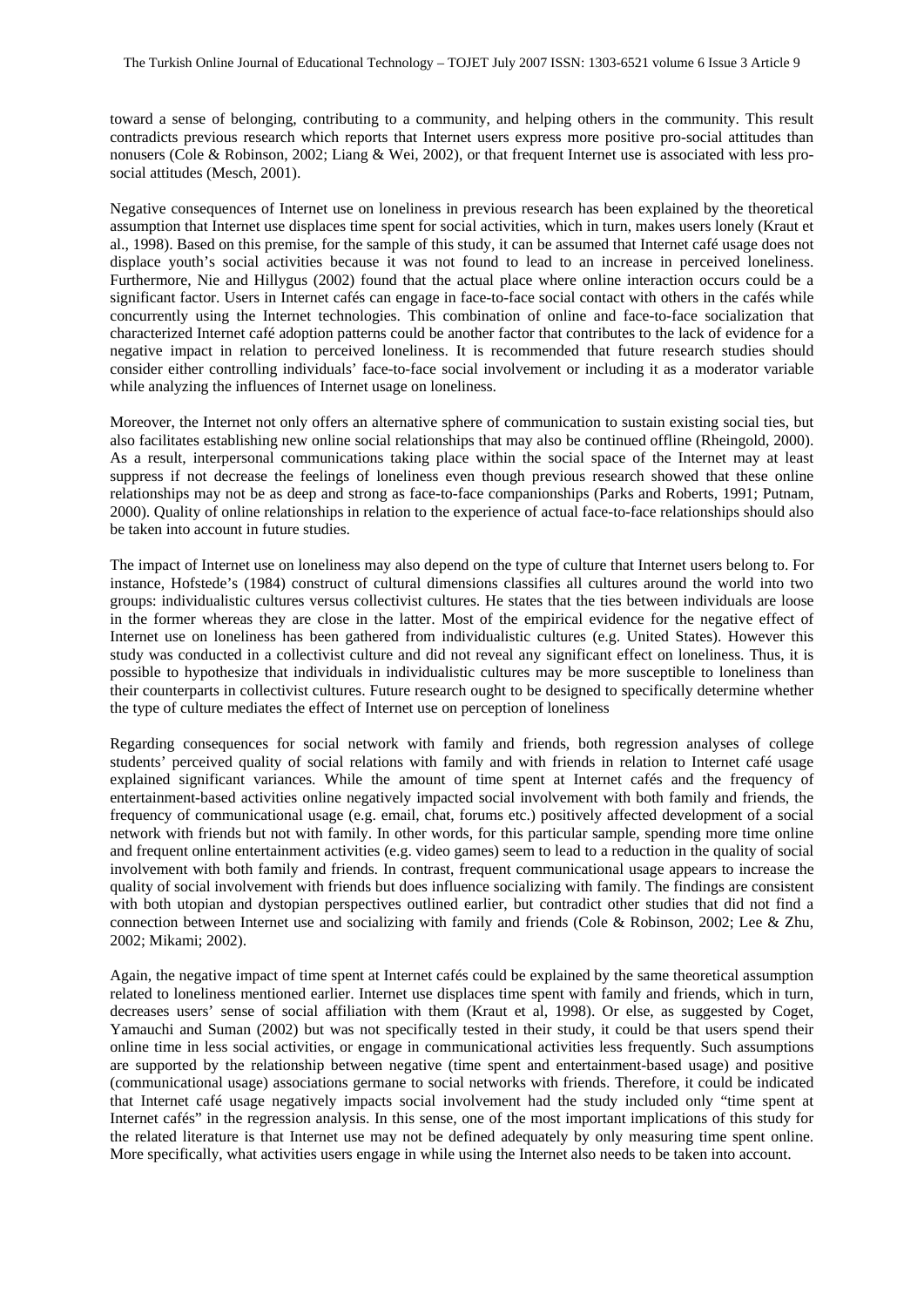Overall, these complex results suggest that social consequences of Internet usage on social capital is not a simple matter that can be explained by one-directional perspectives (utopian and dystopian) mentioned earlier or the neutral effect perspective. Therefore, the findings seem to support the theoretical assumption that the Internet as a technological medium and its implication for a society is "ambivalent" (Feenberg, 1991). It is also apparent that the Internet, at its substantive core, will continue to act in the manner of a complex medium that transforms social reality in subtle and profound ways. More research is needed to better understand the social dynamics in our contemporary complicated society which Castells (1996) describes as "network society".

#### **REFERENCES**

- Amstrong, L., Philips, J. G., & Saling, L. L. (2000). Potential determinants of heavier Internet usage. *International Journal of Human Computer Studies, 53*, 537-550.
- Andic, Y. (2003, October). *Turkiye'de internet kafeler ve yasal konumlari* [Internet cafés in Turkey and their legal issues]. Paper presented at the meeting of the First Police Information Technologies Symposium, Ankara, Turkey.
- Ando, R., Takahira, M., & Sakamoto, A. (2005). Effects of Internet use on junior high school students' loneliness and social support. *The Japanese Journal of Personality, 14*(1), 69-79.
- Castells, M. (1996). *The rise of network society*. Oxford, England: Blackwell Publishing.
- Coget, J. F., Yamauchi, Y., & Suman, M. (2002). The Internet, social networks and loneliness. *IT & Society, 1*(1), 180-201.
- Cole, J., & Robinson, J. P. (2002). Internet use and sociability in the UCLA data: A simplified MCA analysis. *IT & Society, 1*(1), 202-218.
- De Haan, J., & Huysmans, F. (2004). IT/Media use and psychological development among Dutch youth. *IT & Society, 1*(6), 44-58.
- Donchi, L., & Moore, S. (2004). It is a boy thing: The role of the Internet in young people's psychological wellbeing. *Behaviour Change, 21*(2), 76-89.
- Engelberg, E., & Sjoberg, L. (2004). Internet use, social skills, and adjustment. *CyberPsychology & Behavior, 7*, 41-47.
- Feenberg, A. (1991). *Critical theory of technology*. New York: Oxford University Press.
- Gergen, K. (2002). The challenge of the absent presence. In J. Katz & M. Aakhus (Eds.), *Perpetual contact: Mobile communication, private talk, public performance* (pp. 227- 241). Cambridge, England: Cambridge University Press.
- Haberturk (2005, January 15). Valilikten dogru karar [Correct decision from the governor's office]. *Haberturk*. Retrieved January 15, 2005, from http://www.haberturk.com/habermetni.haberturk?@ = 173424
- Hamman, R. (1999). *Computer networks linking network communities: A study of the effects of computer network use upon pre-existing communities*. Retrieved June 17, 2006, from http://www.socio.demon.co.uk/mphil/short.html
- Hampton, K., & Wellman, B. (2001). Long distance community in the network society: Contact and support beyond Netville. *American Behavioral Scientist, 45*(3), 476-495.
- Heim, M. (1993). *The metaphysics of virtual reality*. Oxford, England: Oxford University Press.
- Hofstede, G. H. (1984). *Culture's consequences: International differences in work-related values*. Beverly Hills, CA: Sage Publication.
- Katz, J. E., & Aspden, P. (1997). A nation of strangers? Friendship patterns and community involvement of Internet users. *Communications of the ACM, 40*(12), 81-86.
- Katz, J. E., & Rice, R. E. (2002). *Social consequences of Internet use: Access, involvement and interaction*. Cambridge, MA: The MIT Press.
- Kiesler, S., Kraut, R., Mukhopadhyay, T., & Scherlis, W. (1997). *Homenet overview: Recent results from a field trial of residential Internet use*. Retrieved July 24, 2005, from http://homenet.andrew.cmu.edu/progress/ovrview8697.html
- Korgaonkar, P. K., & Wolin, L. D. (1999). A multivariate analysis of Web usage. *Journal of Advertising Research, 39*(2), 53-68.
- Kraut, R., Patterson, M., Lundmark, V., Kiesler, S., Mukopadhyay, T., & Scherlis, W. (1998). Internet paradox: A social technology that reduces social involvement and psychological well-being? *American Psychologist, 53*, 1017-1031.
- Kroker, A., & Weinstein, M. (1994). *Data trash: The theory of the virtual class*. New York: St. Martin's.
- Lee, B. K. M., & Zhu, J. J. H. (2002). Internet use and sociability in mainland China and Hong Kong. *IT & Society, 1*(1), 219-237.
- Liang, G., & Wei, B. (2002). Internet use and social life/attitudes in urban mainland China. *IT & Society, 1*(1), 238-241.
- McKenna, K., & Bargh, J. (2000). Plan 9 from cyberspace: The implications of the Internet for personality and social psychology. *Personality & Social Psychology Review, 4*(1), 57-75.